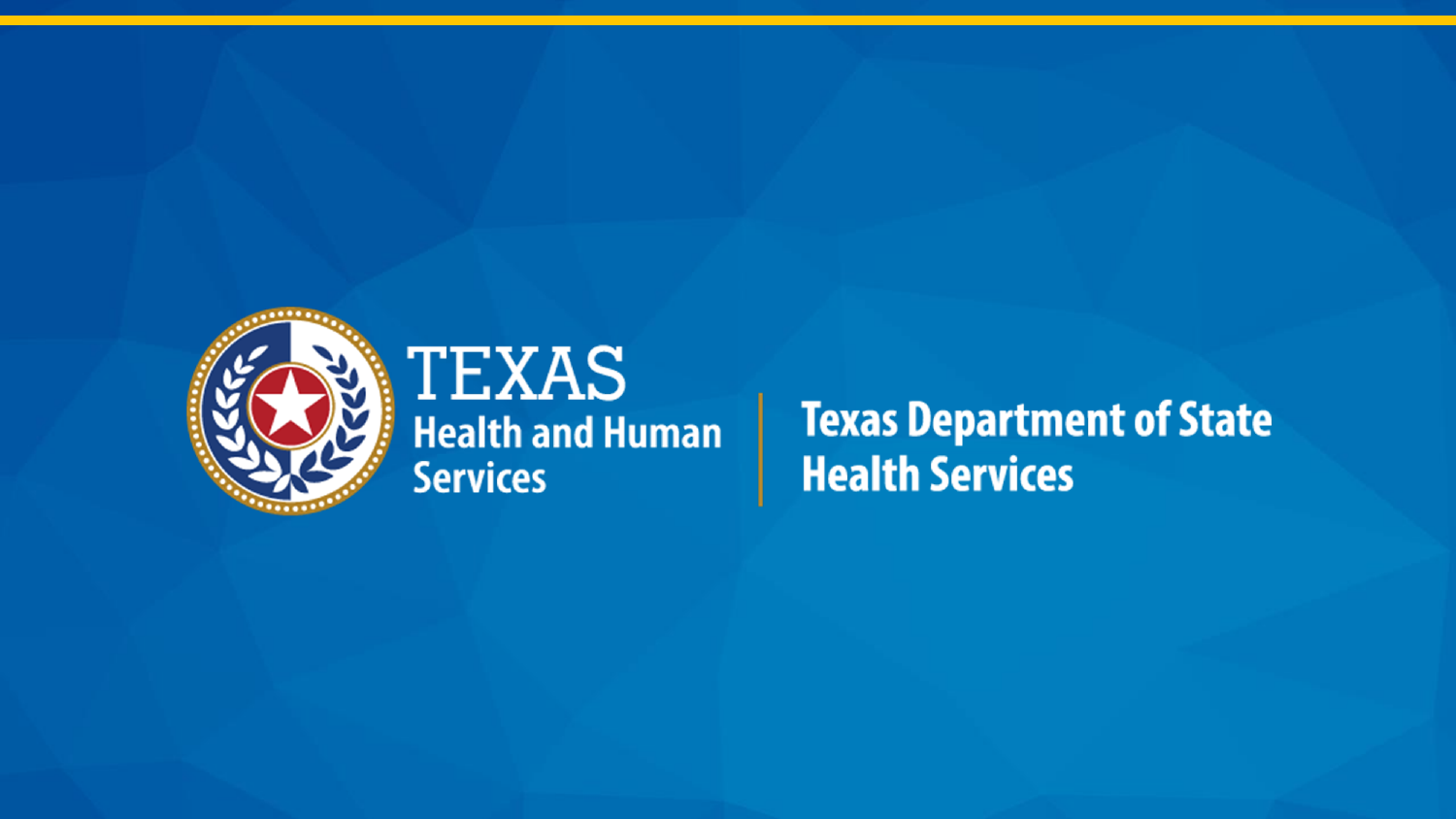# **Border Infectious Disease Surveillance (BIDS) project: expansion along the Texas border**

**Allison Abell Banicki, PhD Epidemiologist, Office of Border Public Health**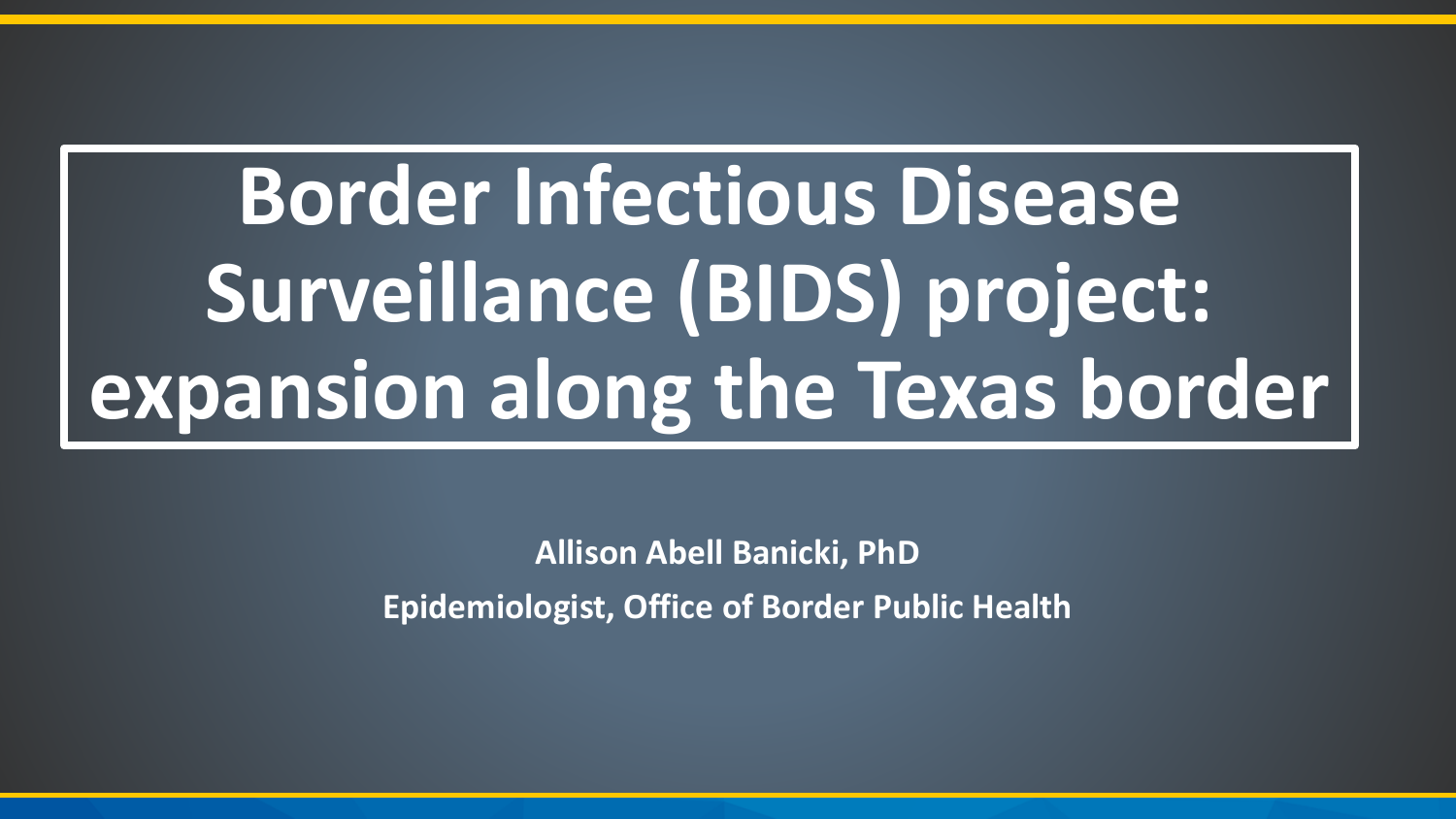## **2018 Biennial Report**

- The Task Force values this partnership [with OBPH] and looks forward to initiating three plans of action as mutual endeavors that will positively impact public health throughout the border region.
	- The expansion of mosquito surveillance and insecticide resistance testing project from Brownsville to El Paso.
	- A request to the Centers for Disease Control and Prevention (CDC) to expand Border Infectious Disease (BIDS) projects border-wide.
	- The establishment of a Border Community Health Worker/Promotores Training Center.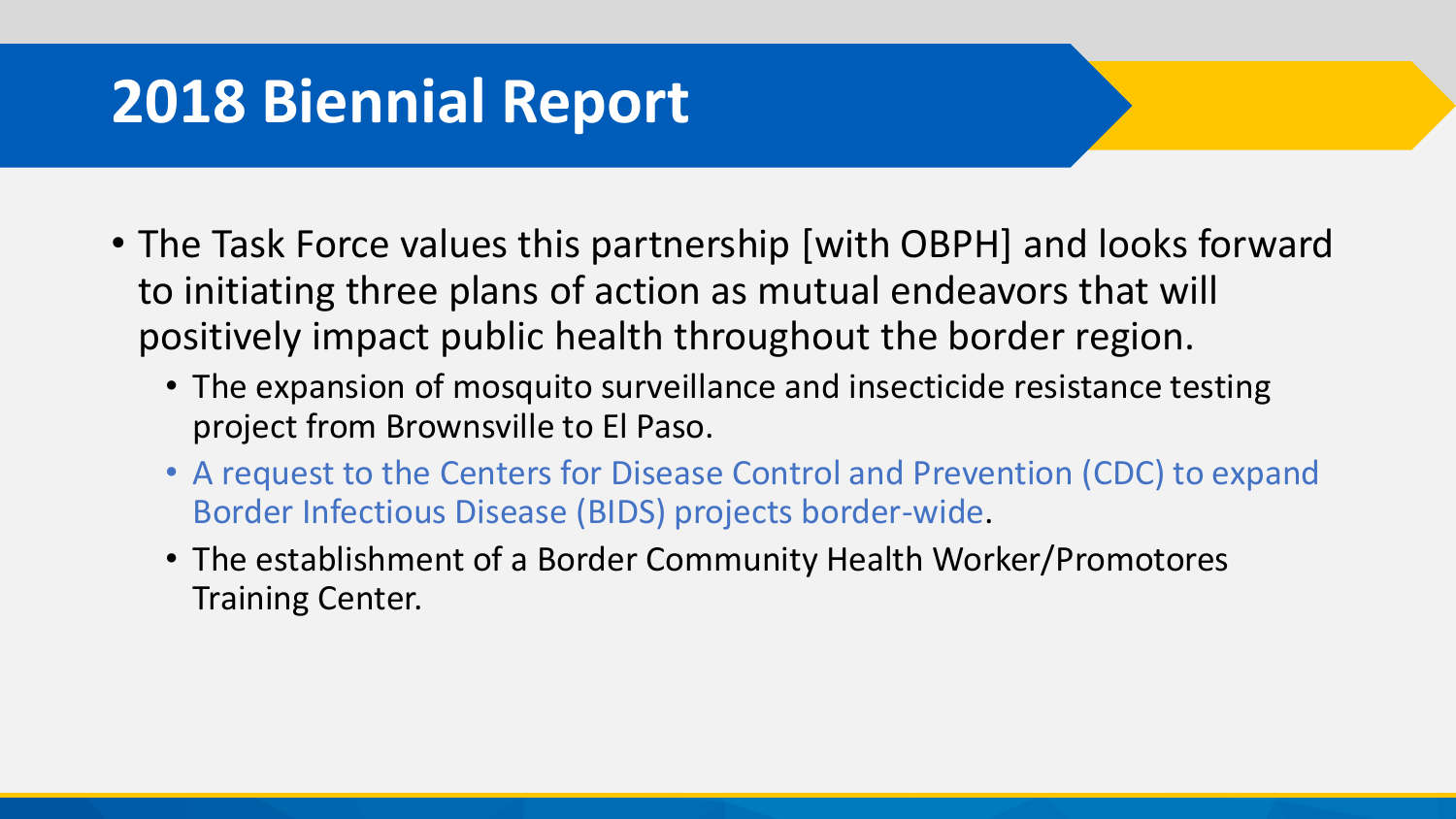## **2018 Biennial Report**

- A request to the Centers for Disease Control and Prevention (CDC) to expand Border Infectious Disease (BIDS) projects border-wide.
	- This would include support to sister-city binational health councils to establish Binational Epi & Surveillance Teams (BEST) Groups to exchange heath data/information with Mexico.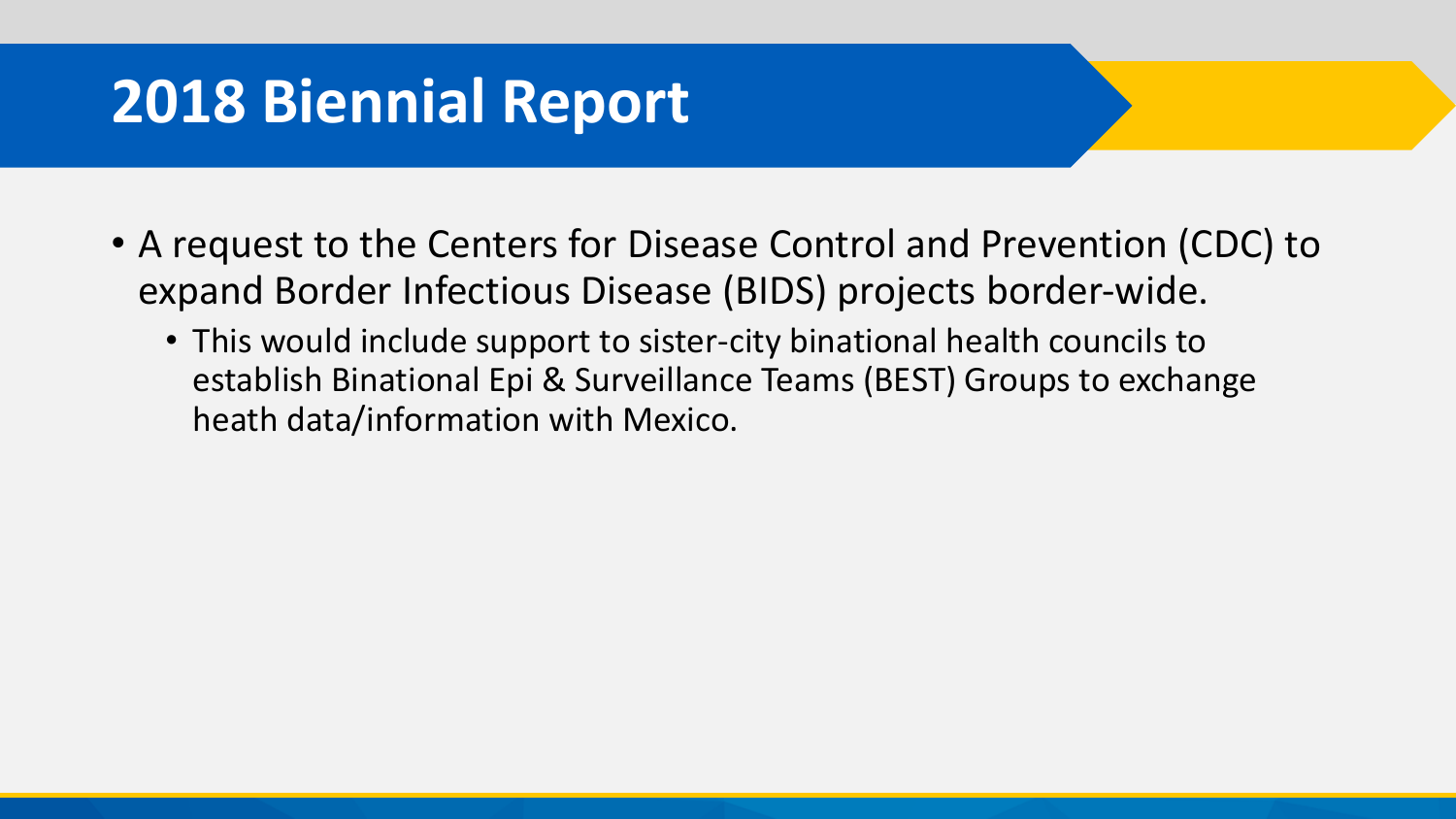- Before 2002 through 2011
	- BIDS project emphasized surveillance at sentinel sites
		- Early sites at McAllen and El Paso
		- Administered by Region 11 and Texas Tech University
		- Sentinel sites paired at times with neighboring sites in Mexico



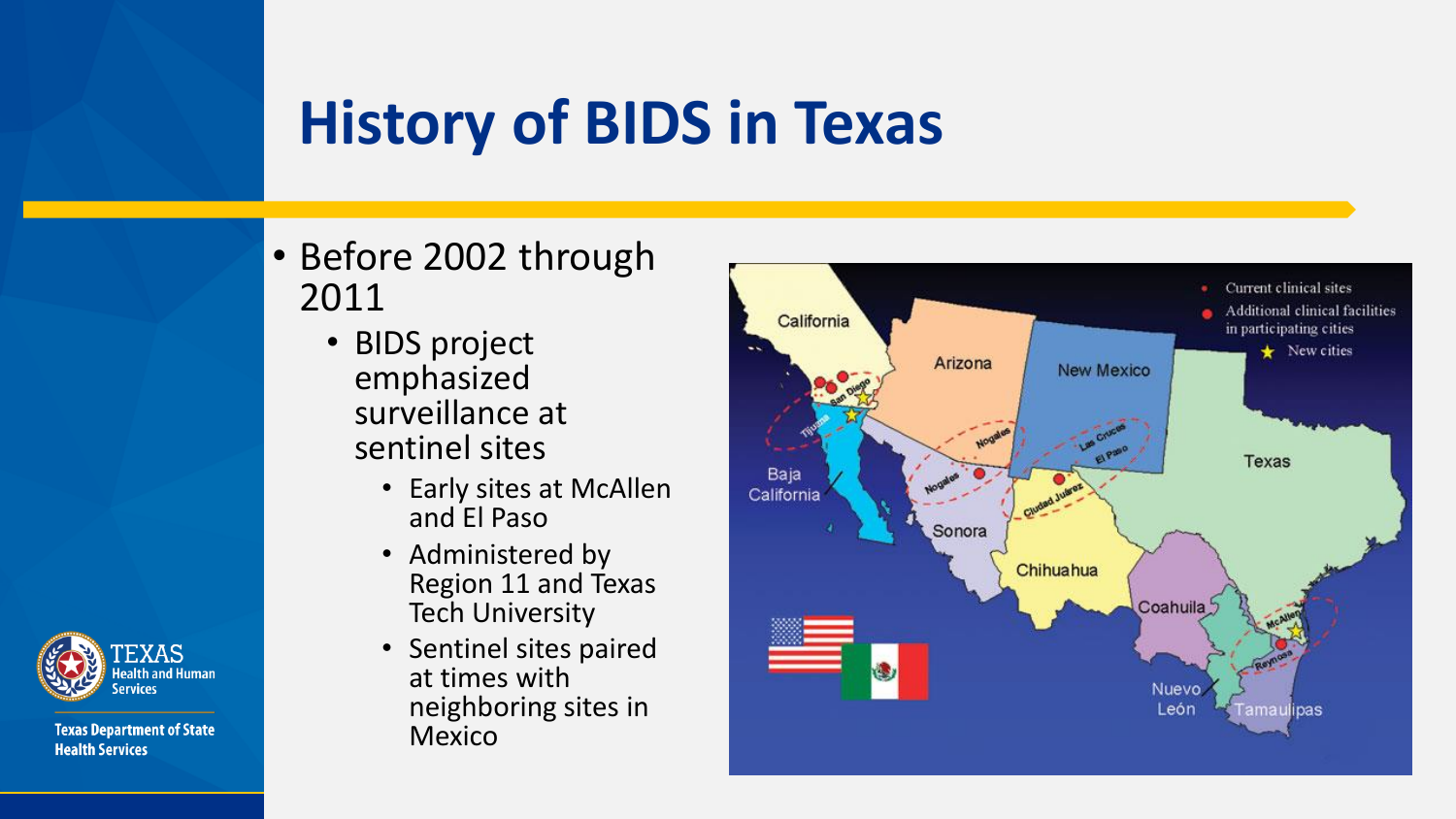- Before 2002 through 2011, continued
	- The Texas Tech site dropped out in the early to mid 2000s
	- The Mexican sites stopped participating as funding dwindled
	- Sentinel surveillance continued in Region 11 through 2011
	- Surveillance activities transitioned from Hidalgo County to Cameron County and (with private funding) to Webb County
	- Near the end, Region 11 conducted Border Enteric Disease Surveillance



**Texas Department of State Health Services** 



Health Service Region 11 (HSR11) Epidemiology Department 601 W. Sesame Drive Harlingen, TX 78550

> January 2011 **BEST Epidemiologist: Dina Garcia**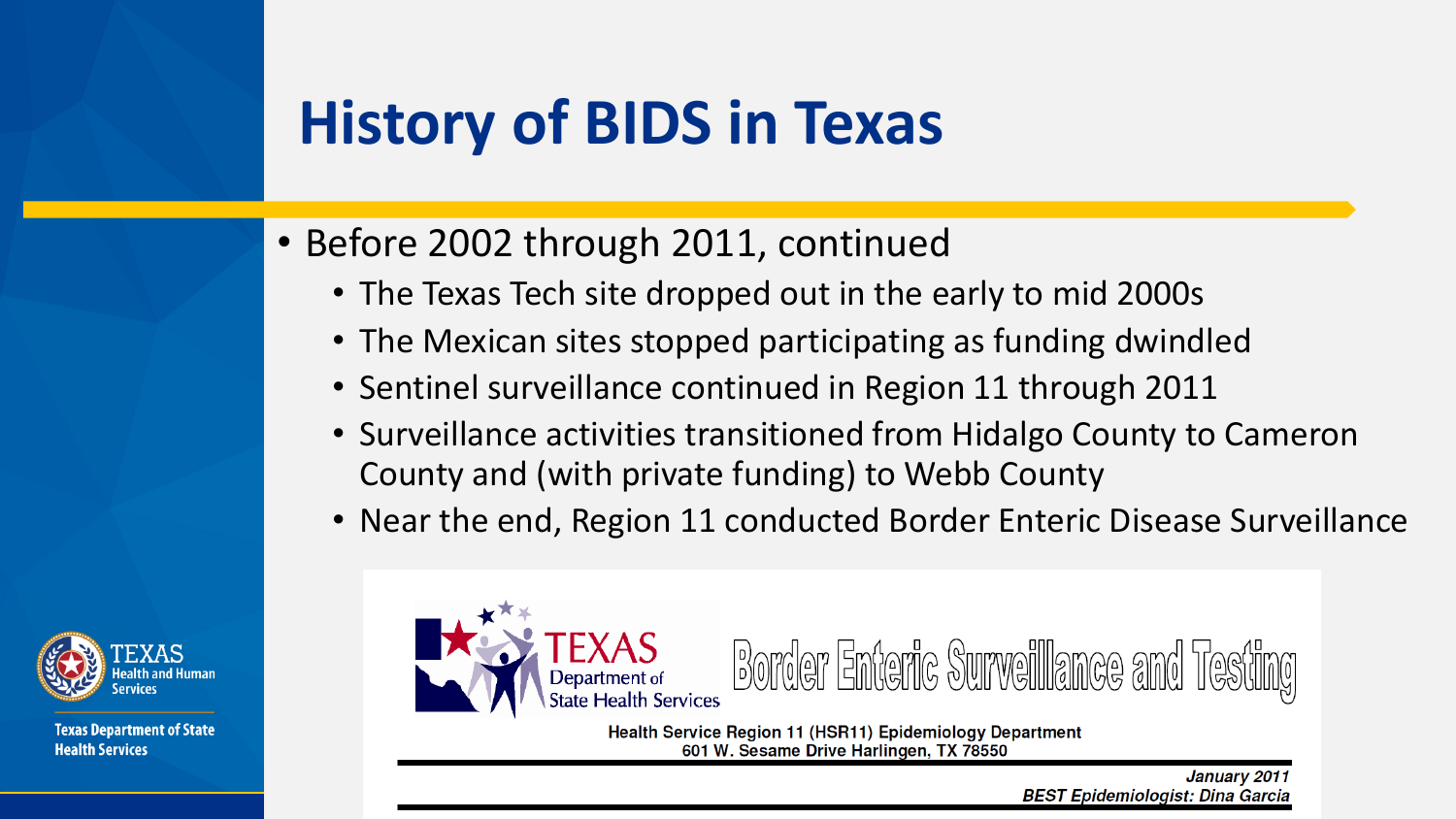- Gap from 2011/2012 through mid 2013
	- A funding lapse of 1-2 years for Texas BIDS

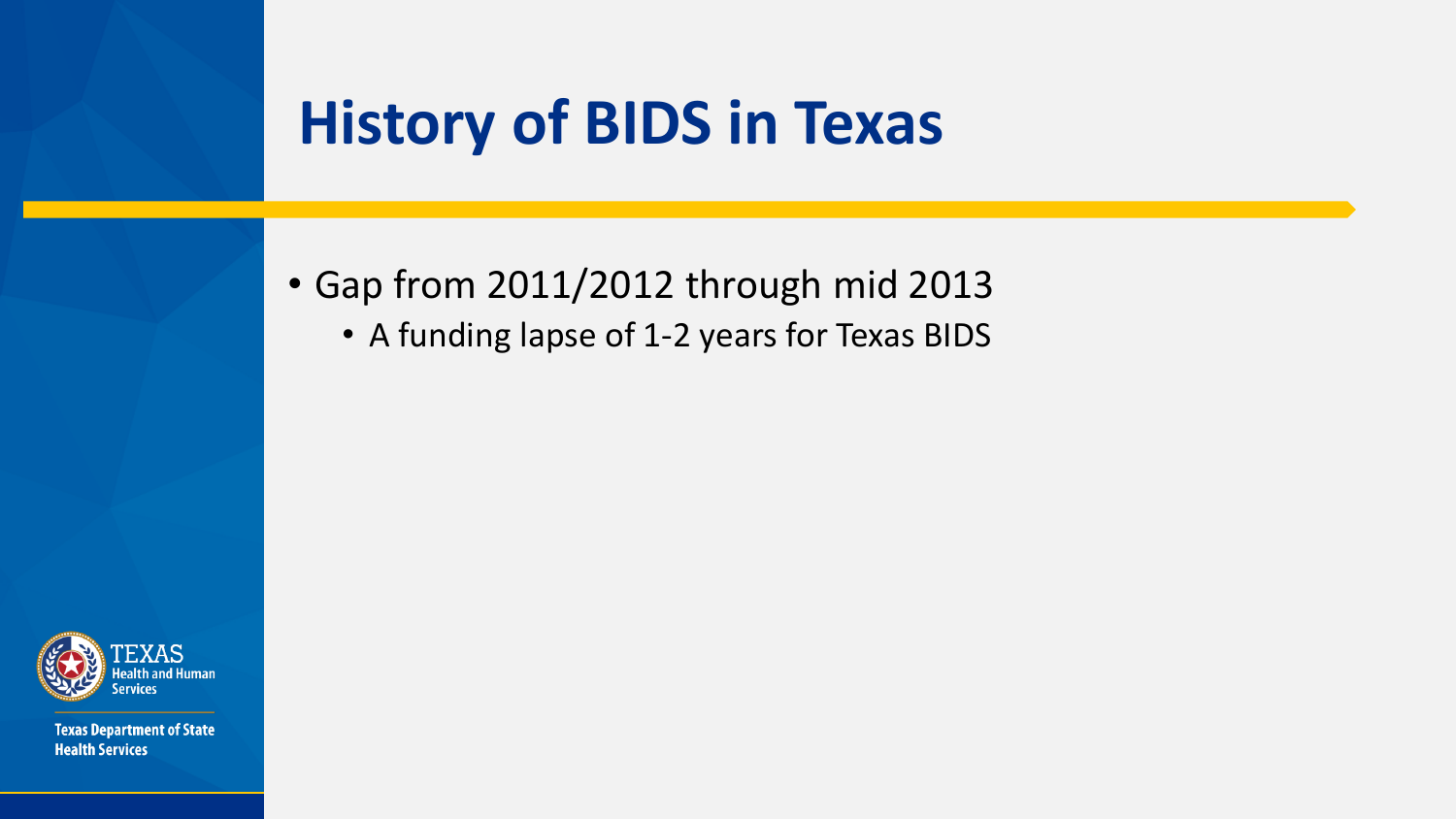- 2013-14 was a transition year for Texas BIDS
	- CDC extended the preceding budget period to go through July 31, 2014
	- Federal BIDS grant period switched from starting July 1 to starting August 1
	- Region 9/10 and Laredo applied for funding for August 1, 2013 through July 31, 2014
	- Both Texas applicants were rated favorably
	- Region 9/10 was awarded funding for this year

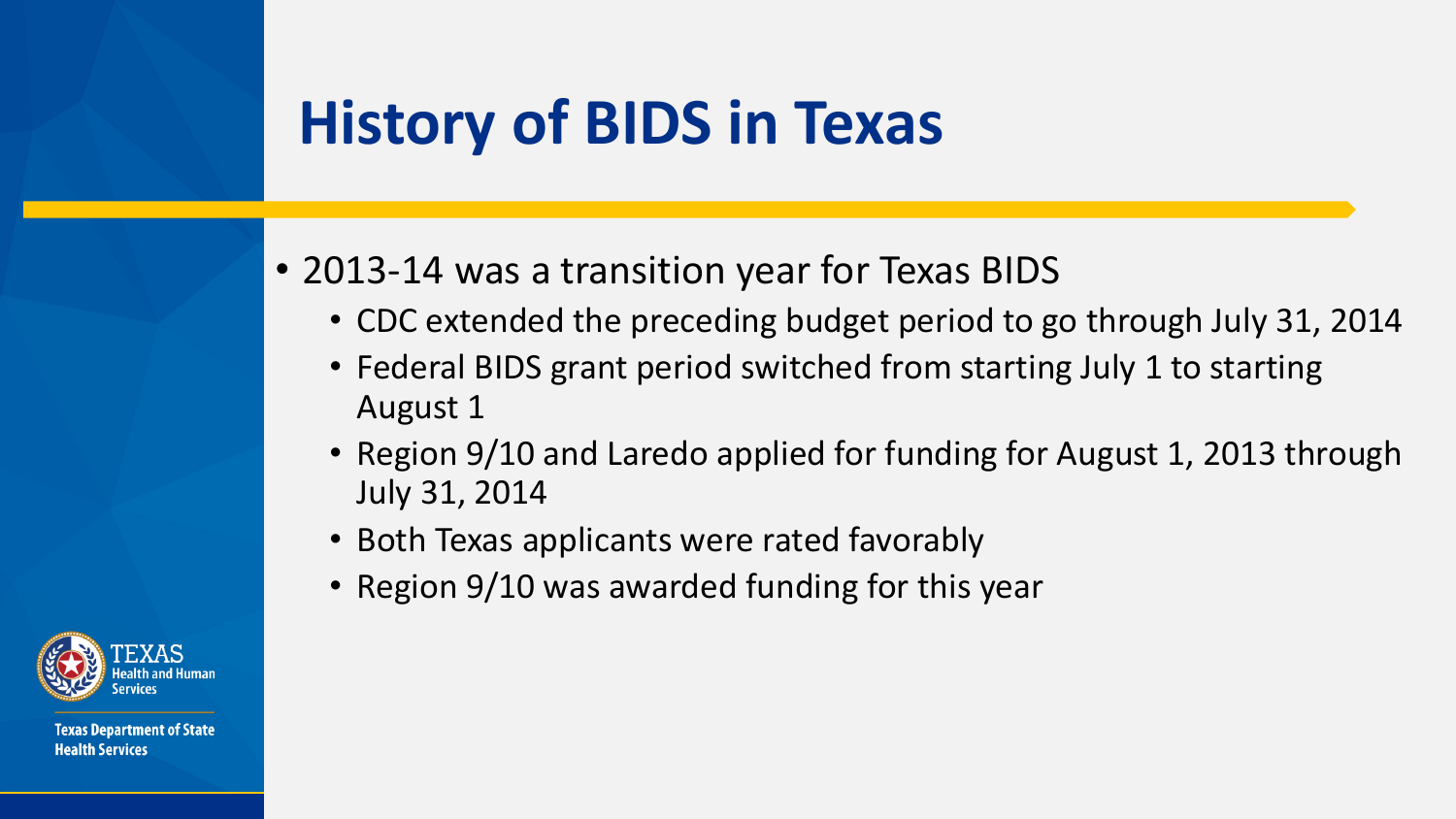- A new five-year grant cycle began August 1, 2014
	- Activities in Region 9/10

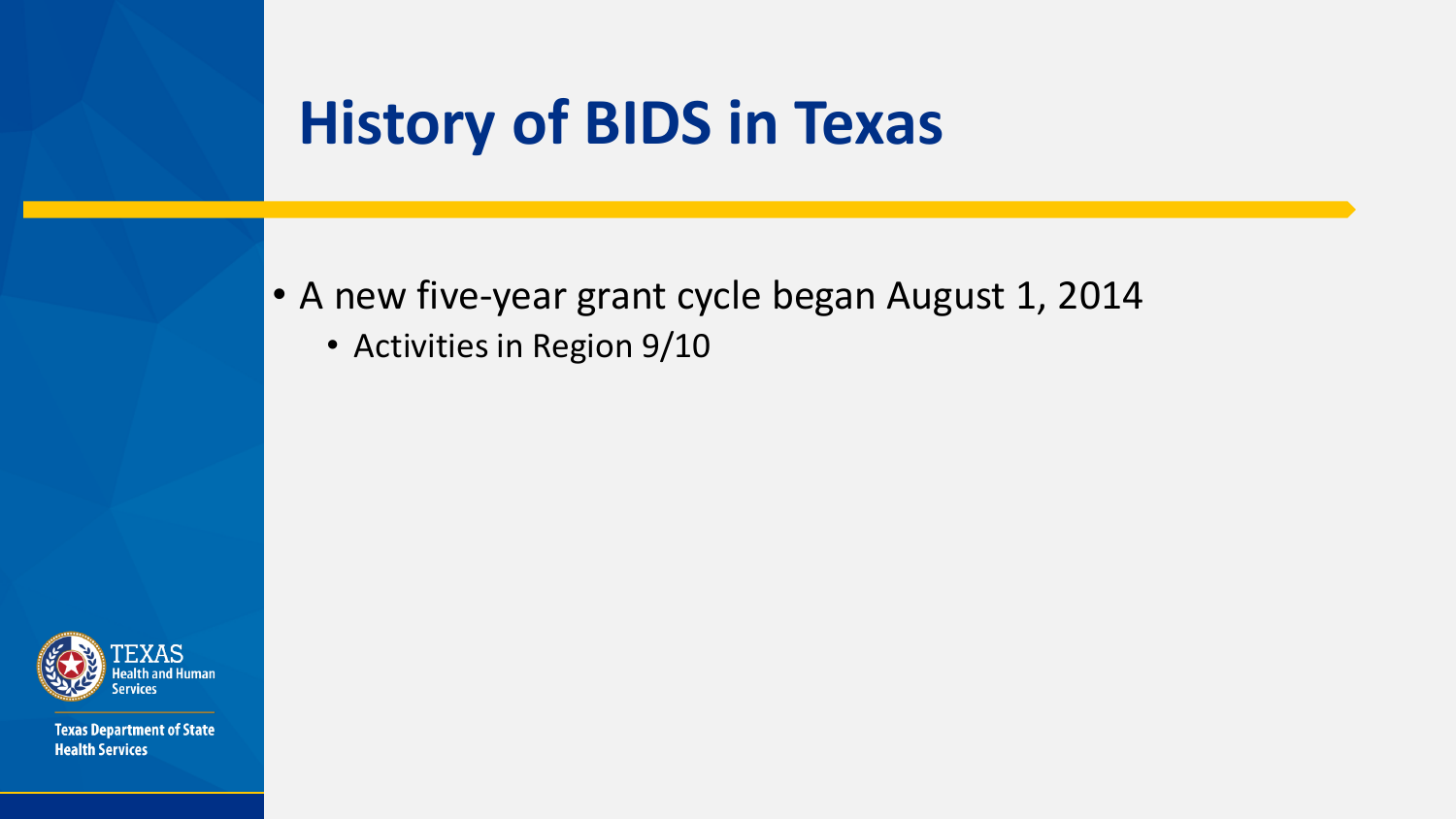## **Region 9/10 BIDS, 2014-19**

- A 5-year grant cycle began Aug 1, 2014 and ended July 31, 2019
	- Enhanced Influenza-Like-Illness Surveillance Project
	- Border Epidemiology and Surveillance Team (BEST)
	- Paso del Norte Disease Information Sharing (PdN DIS) protocol
	- Binational variable

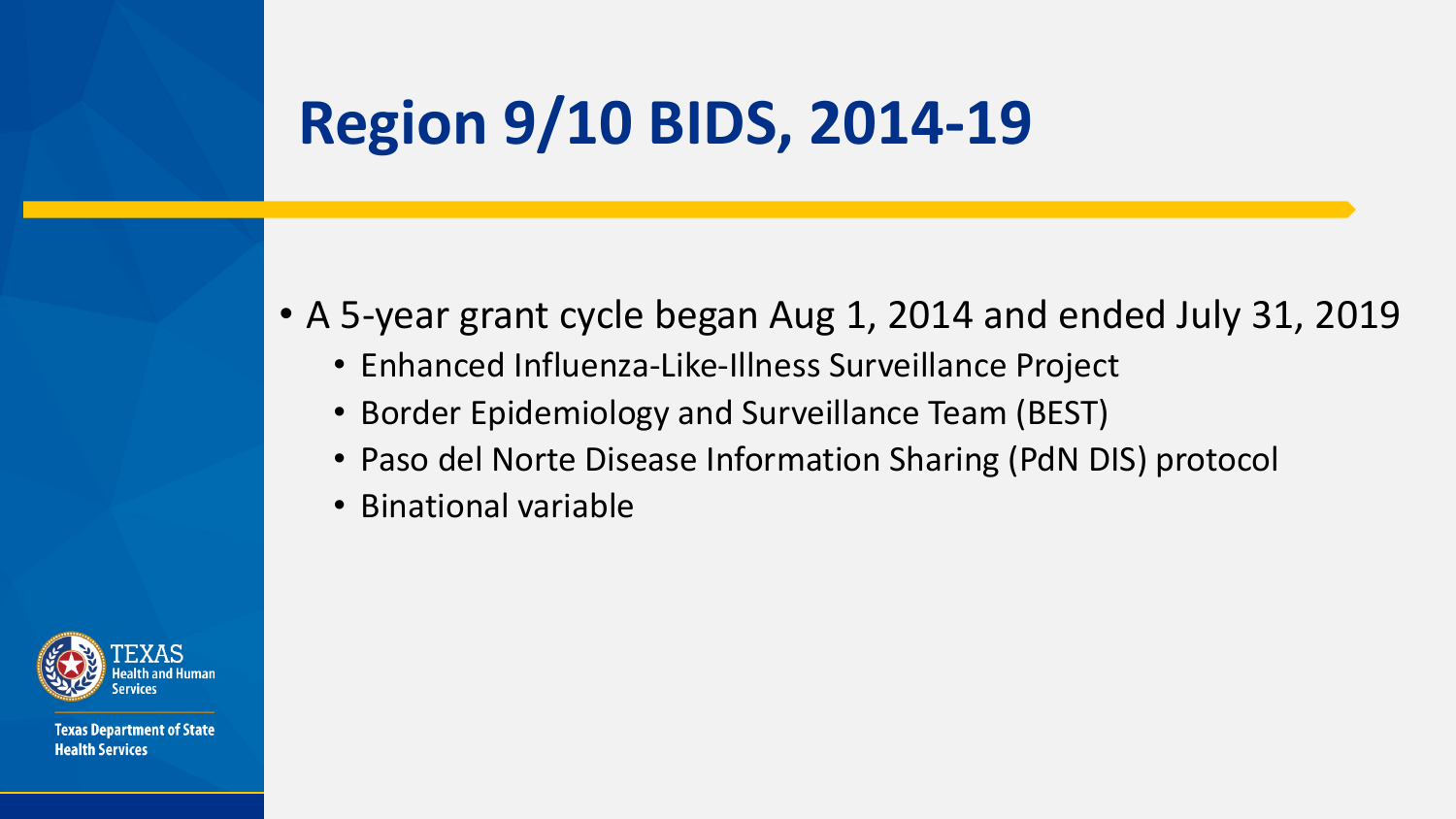## **ELC Cooperative Agreement, 2019 - 2023**

#### **Strategy 1a. Sustain/enhance information system through integration of binational variable (BV)**

- Assess current use of BV
- Train staff (local/state) on how to use.
- Integrate BV into state surveillance systems and into NNDSS (federal).
- Notify as per *Ops Protocol*.
- Participate in CDC-facilitated evaluation.

#### **Strategy 1b. Enhance investigation and outbreak response.**

- Conduct enhanced human surveillance for 2018 prioritized diseases or refine binational information sharing protocols.
- Test and refine binational communication (tabletops, etc).

#### **Strategy 1c. Improve surveillance and reporting**

- Enhance data collection or explore cross-border access to care survey/mobility
- Share best practices with colleagues
- Assist partners in outbreak response/epi training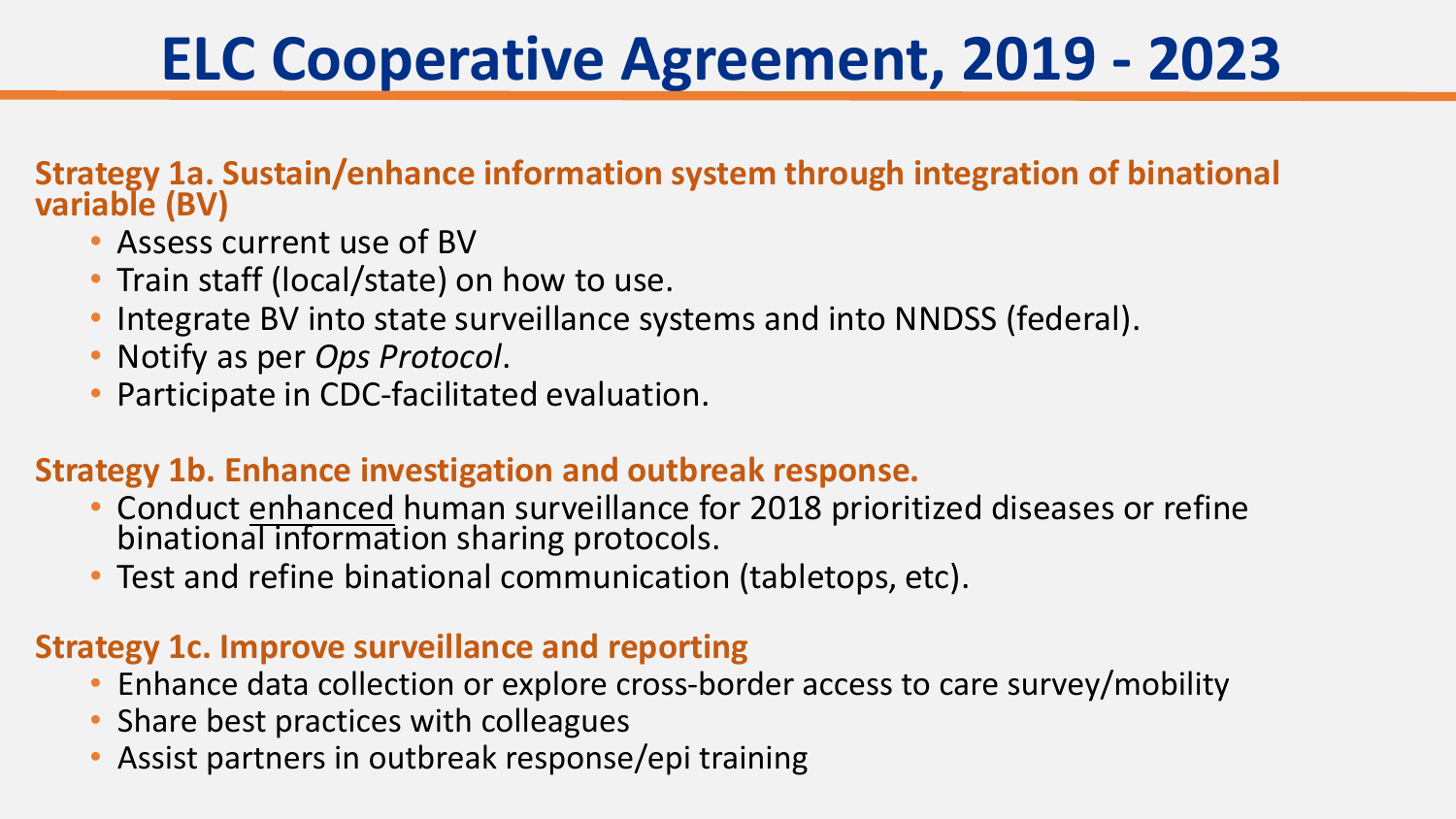## **BIDS Sites**

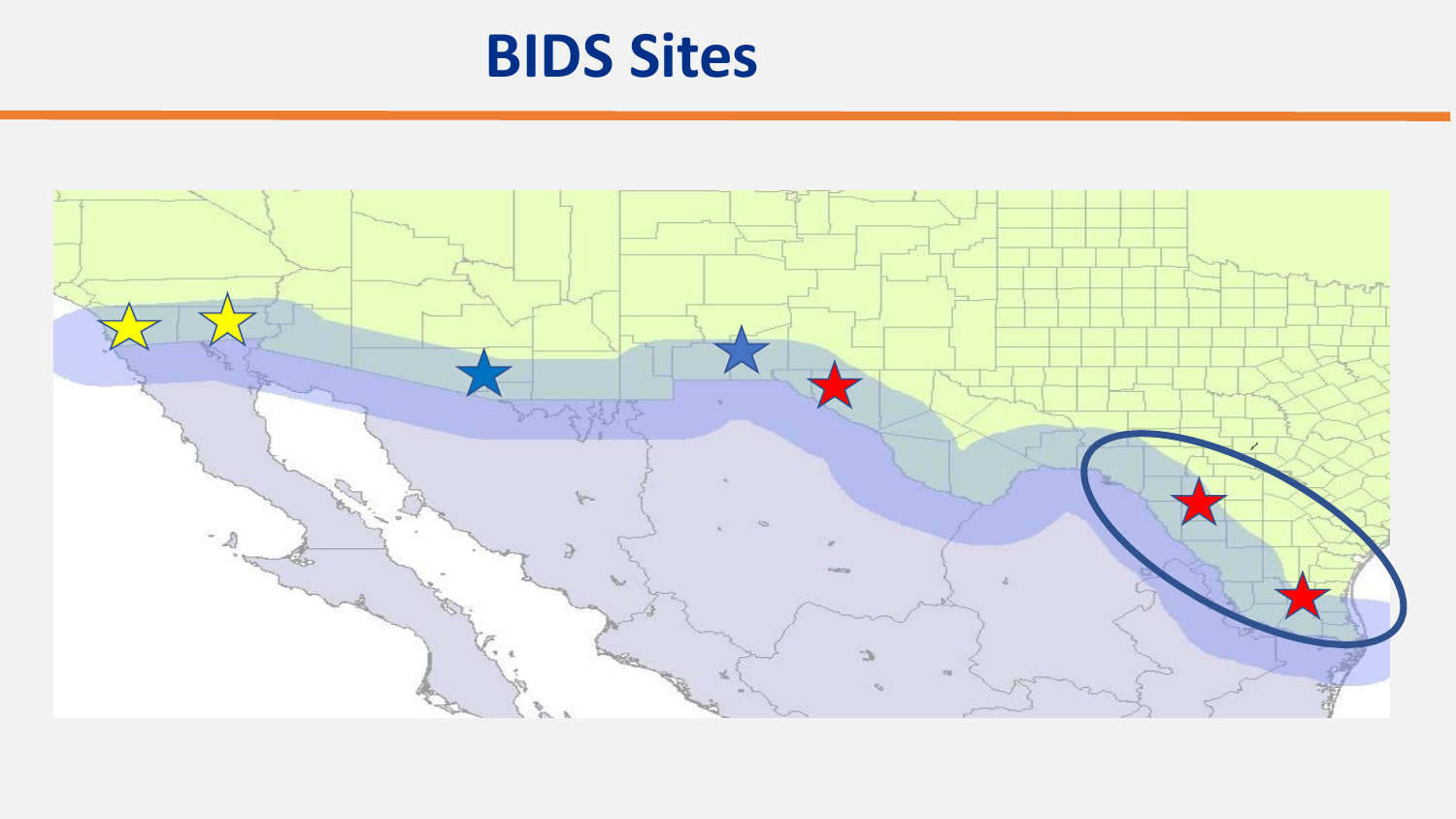## **BIDS expansion approved for the budget period starting August 1, 2019**

**\$243,914 awarded to Texas for ELC Project J (BIDS)**

- Region 8
	- \$64,870
- Region 9/10
	- \$84,092
- Region 11
	- \$84,784
- OBPH Central Office
	- $•$  \$3,436
- Indirect costs
	- $•$  \$6,732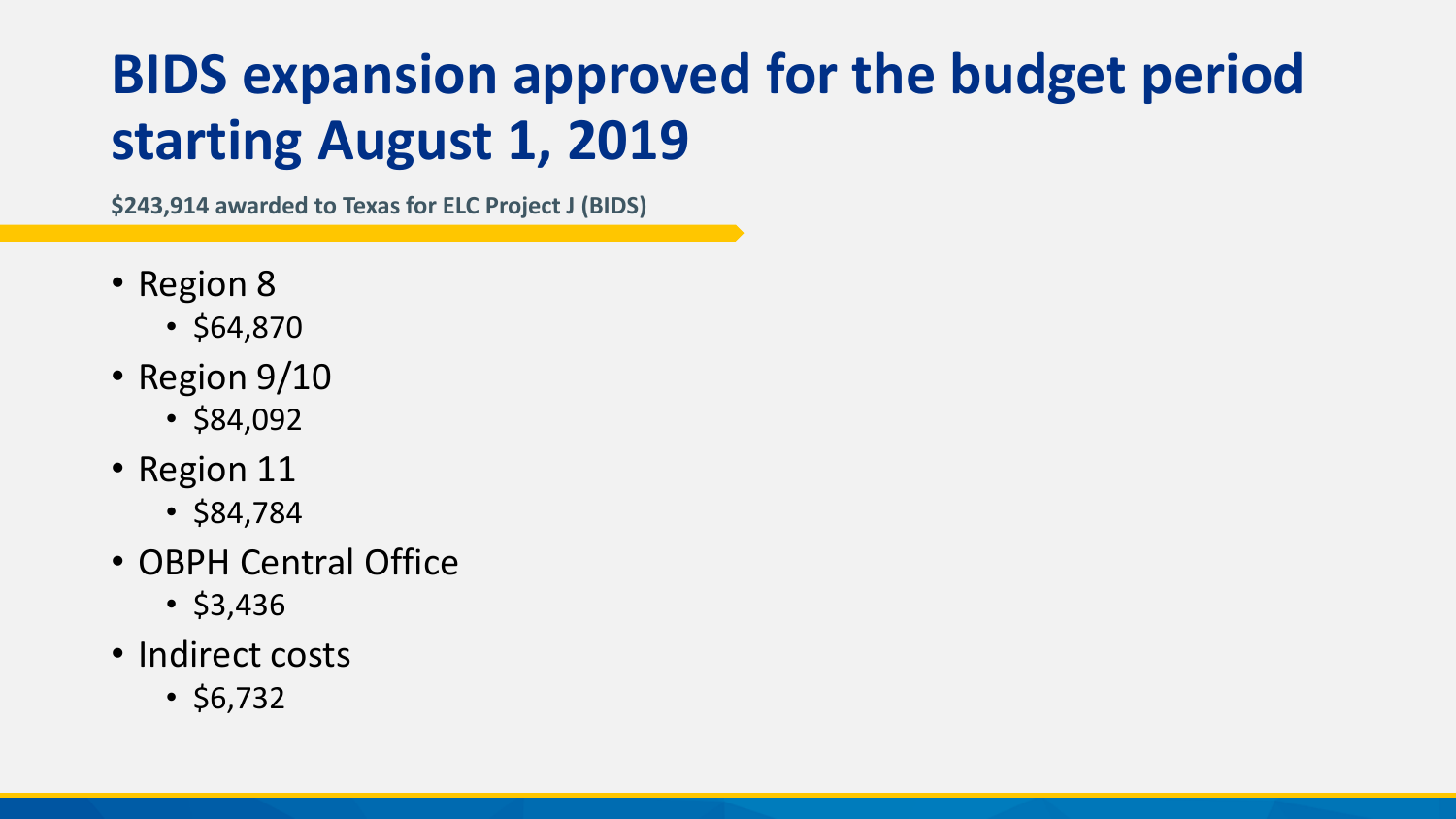## **Planned BIDS activities for 2019-23**

#### **PHR 9/10**

- Continuation of ILI surveillance project
	- 2019-2020 flu season kickoff September 19. Meet with each ILI clinic.
- Enteric disease surveillance project.
	- Follow up with Naval Health Research Center on possible collaboration for testing.
	- Develop enteric disease surveillance protocol that emulates FoodNet program.
- Binational variable integration project.
	- Continue working with DSHS IDCU on developing guidelines for epidemiologists.
	- Develop a pilot for use of binational variable on existing conditions.
	- Promote binational variable awareness and training for epidemiologists (ELC meeting, for example).
- Maintenance of binational networks.
	- Leverage Border Epidemiology and Surveillance Team to update and maintain Paso del Norte Disease Information Sharing protocol.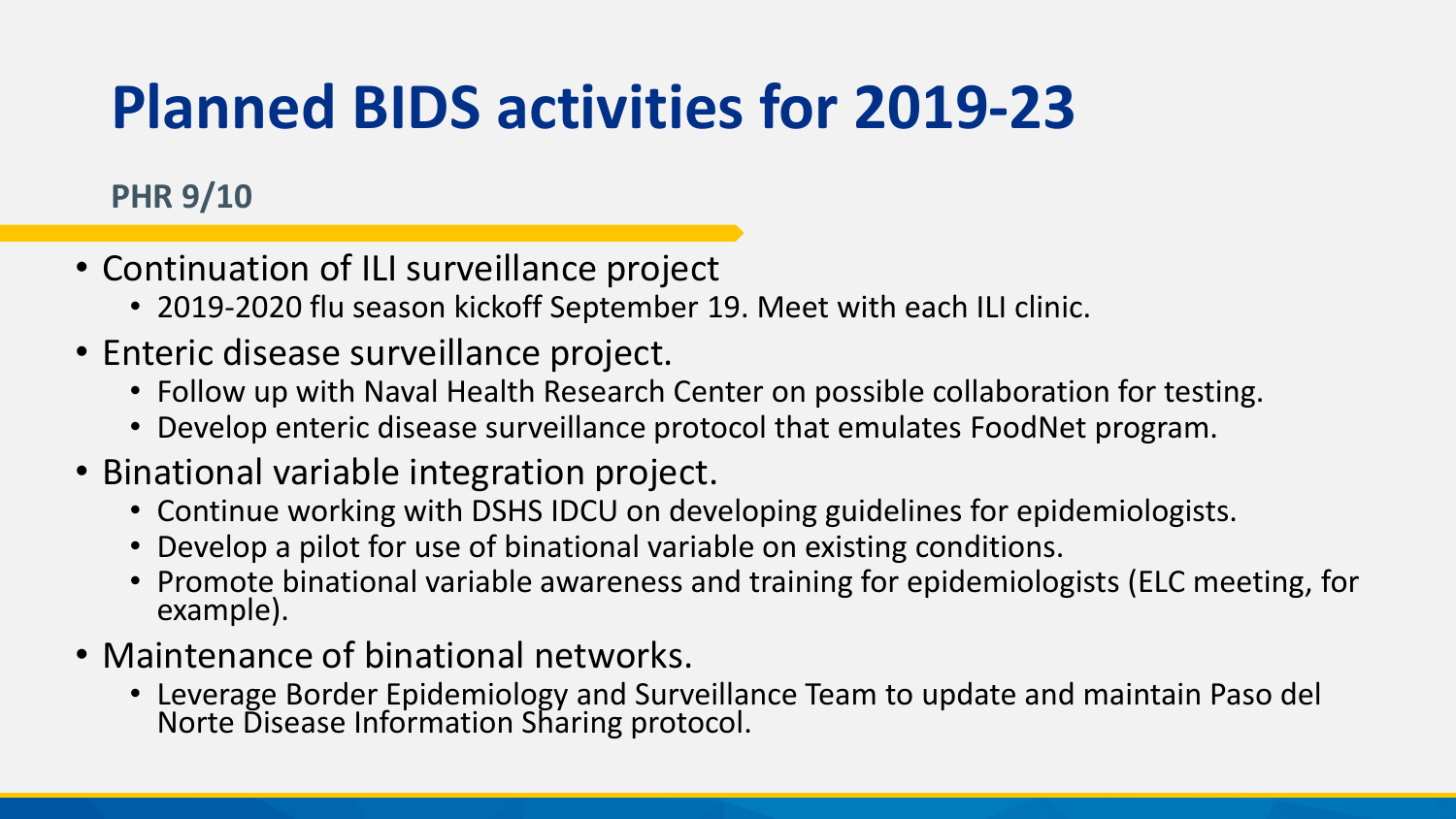## **Planned BIDS activities for 2019-23**

#### **PHR 11**

- Currently working to hire the new epidemiologists as soon as possible
- Typhus surveillance
- Binational variable
- Include Starr County in binational communication and coordination as well as surveillance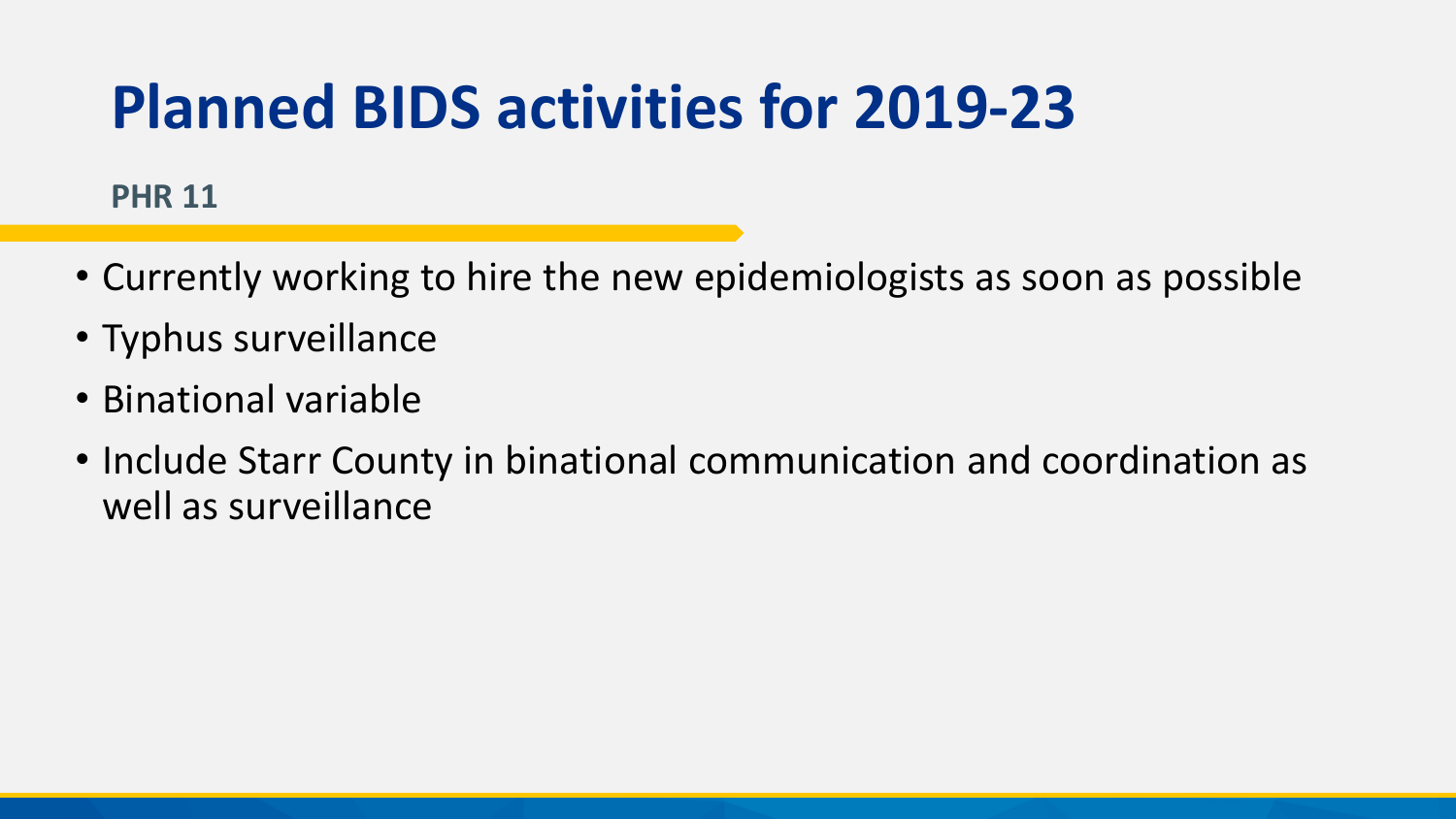## **Planned BIDS activities for 2019-23**

#### **PHR 8**

- Currently working to hire the new epidemiologists as soon as possible
- Border surveillance
- Binational variable
- Continue binational communication and coordination